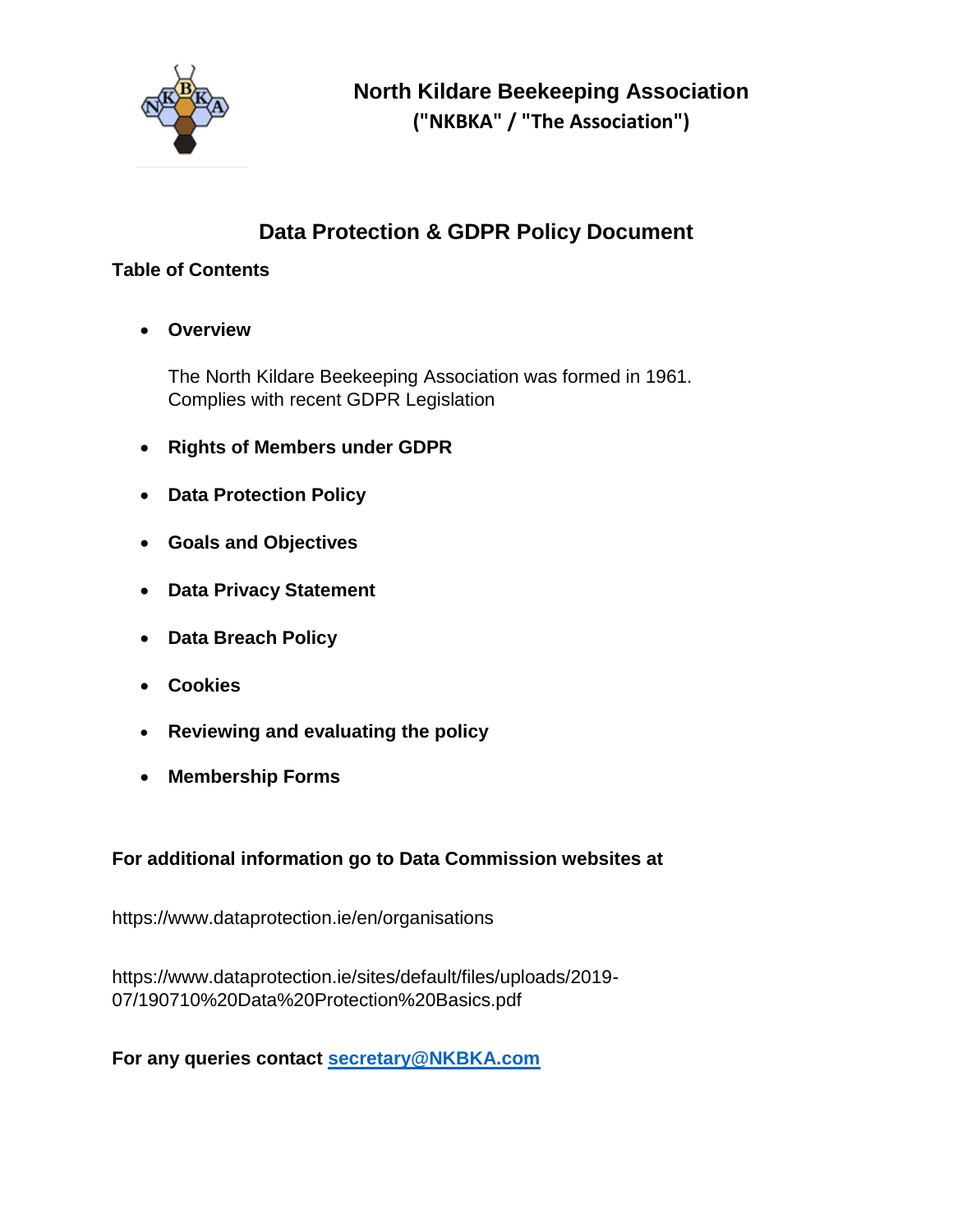

### **Rights of Members under GDPR**

The legal basis under which the association collects and stores information about its members will be that each member will affirmatively provide consent for that and it is required for the legitimate interests of the association (i.e. to function as a beekeeping association for the benefits of its members)

https://www.dataprotection.ie/en/individuals/rights-individuals-under-general-data-protectionregulation

### **Data Protection Policy**

#### **Scope**

To what will the policy apply? The policy applies to the keeping and processing of personal data, both in manual form and on computer, including personal data held in relation to the association's members.

Personal data: means data relating to a living individual who is or can be identified from the data or from the data in conjunction with other information that is in, or is likely to come into, the possession of the data controller.

Data Controller: A data controller is the individual or legal entity, which controls the contents and use of personal data. The association can be considered to be the data controller, with the secretary acting for the committee in exercising the functions involved.

To whom will the policy apply? The policy applies to the committee and members of the association

#### **Goals/Objectives**

In precise terms, what is the policy intended to achieve?

#### **The objectives may include the following:**

- 1. To ensure that the association complies with GDPR legislation
- 2. To ensure compliance with the eight headings below
- 3. To ensure that the data protection rights of members of the association are safeguarded.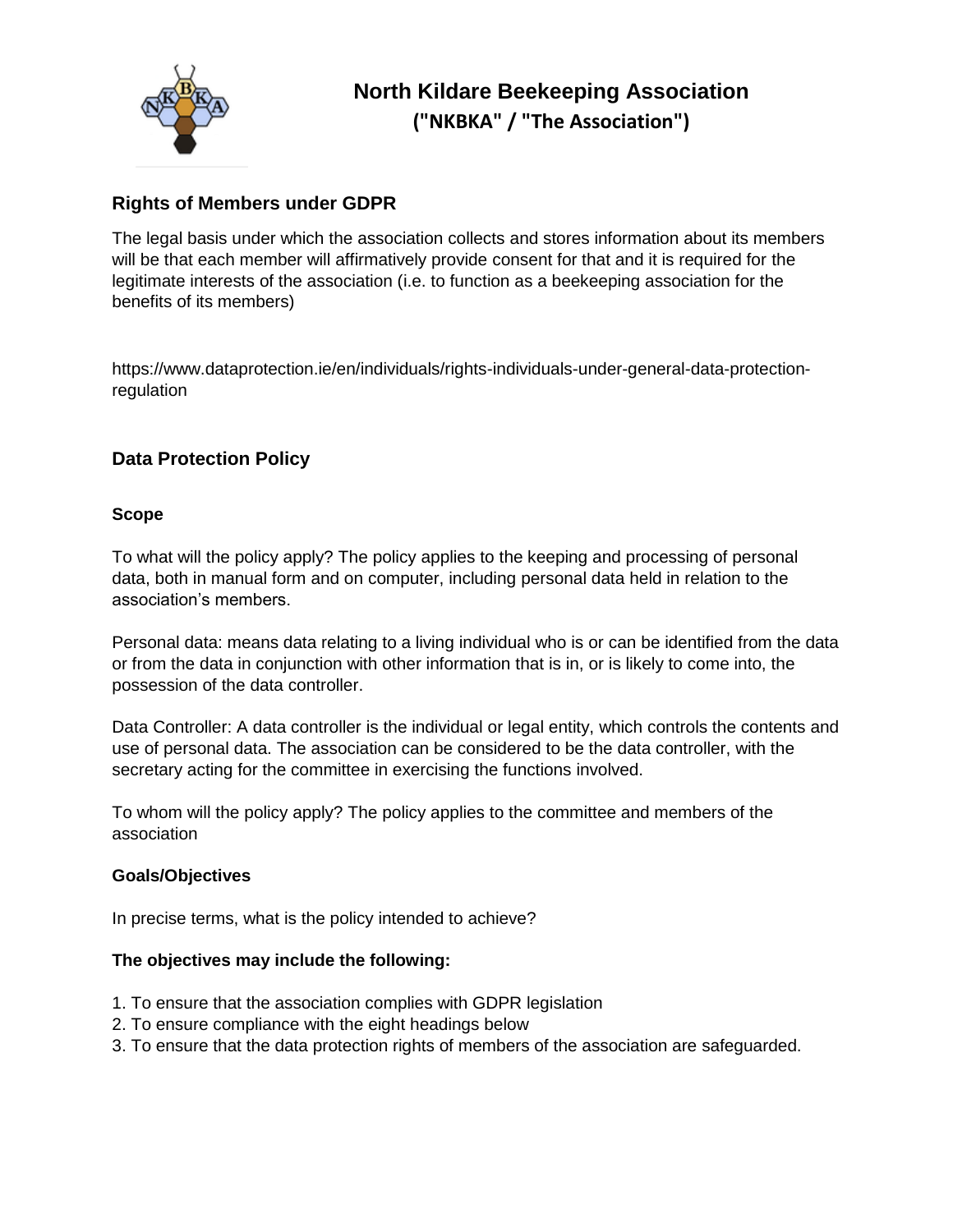

#### **The personal data records held by the association may include:**

- Name, address and contact details
- Original records of application
- Details of complaints and/or grievances

**Format**: The membership database is held on an encrypted 'Cloud' Google Drive with access restricted by a password. Contact details of members are also held within that environment within Google contacts.

**Communication** with membership is predominantly performed by the secretary using Bcc for emails.

**Access** to this membership information is restricted to the Secretary, Membership Secretary, Treasurer and Chairperson of the association.

Arrangements in place to ensure that all personal data records held by the association are obtained, processed, used and retained in accordance with regulations

- 1. Obtain and process information fairly
- 2. Keep it only for one or more specified, explicit and lawful purposes
- 3. Use and disclose it only in ways compatible with these purposes
- 4. Keep it safe and secure
- 5. Keep it accurate, complete and up-to-date
- 6. Ensure that it is adequate, relevant and not excessive
- 7. Retain it for no longer than is necessary for the purpose or purposes
- 8. Give a copy of his/her personal data to that individual on request.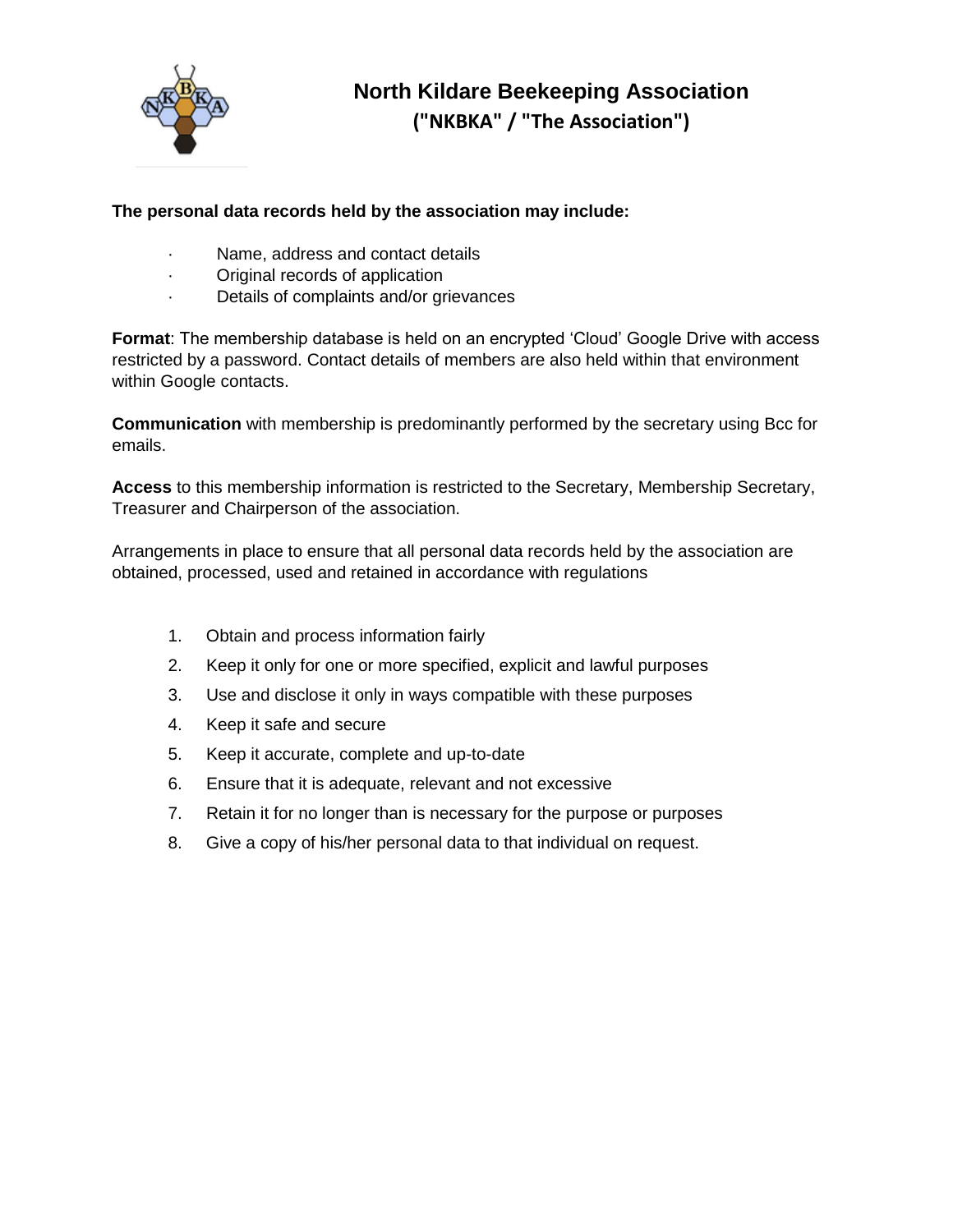

### **Data Privacy Statement**

The association does not share member personal information with anyone other than the national beekeeping umbrella association, IBAclg and it is our understanding that IBAclg is equally compliant with GDPR requirements. IBAclg may from time to time need to share membership data with O'Leary Insurance Broker and/or Hiscox Insurers.

Access to the association's membership database is restricted to the secretary, membership secretary, chairperson and treasurer.

That data is kept in a password protected gmail account and the database is stored in the 'cloud' in an encrypted folder

Membership data is never stored on laptops or printouts

A simplified list with members' names only, may from time to time be printed, to facilitate attendance or voting at meetings but will not be shared with anyone.

Membership data will not be shared with Department of Agriculture, Food and the Marine (DAFM) or any other government agency (naturally, if the association is compelled to provide membership data by law, then we will comply with that order).

The association will never share membership information with marketing companies or beekeeping suppliers

The association will communicate with its membership using email and WhatsApp or via its website and Facebook & other social media but will be careful to 'Bcc' email recipients and be respectful through other channels to reserve confidentiality of membership details

We do not intentionally track information about visitors to our website via cookies or other means but are aware that browsers do gather such data

The association has not appointed a data processor, data controller or data protection officer as it does not believe that is required for a not-for-profit association.

The association will not retain information relating to individual members if they are no longer a member of the association - other than, exceptional circumstances, where retention of that data is advisable for legal or other purposes

The association will take photographs from time to time, which it may use to promote its activates via social media and other channels and your GDPR consent gives the association permission to do so.

The association secretary/membership secretary should ensure at membership renewal each year that existing and new members have read and understood the various GDPR policies and have granted their consent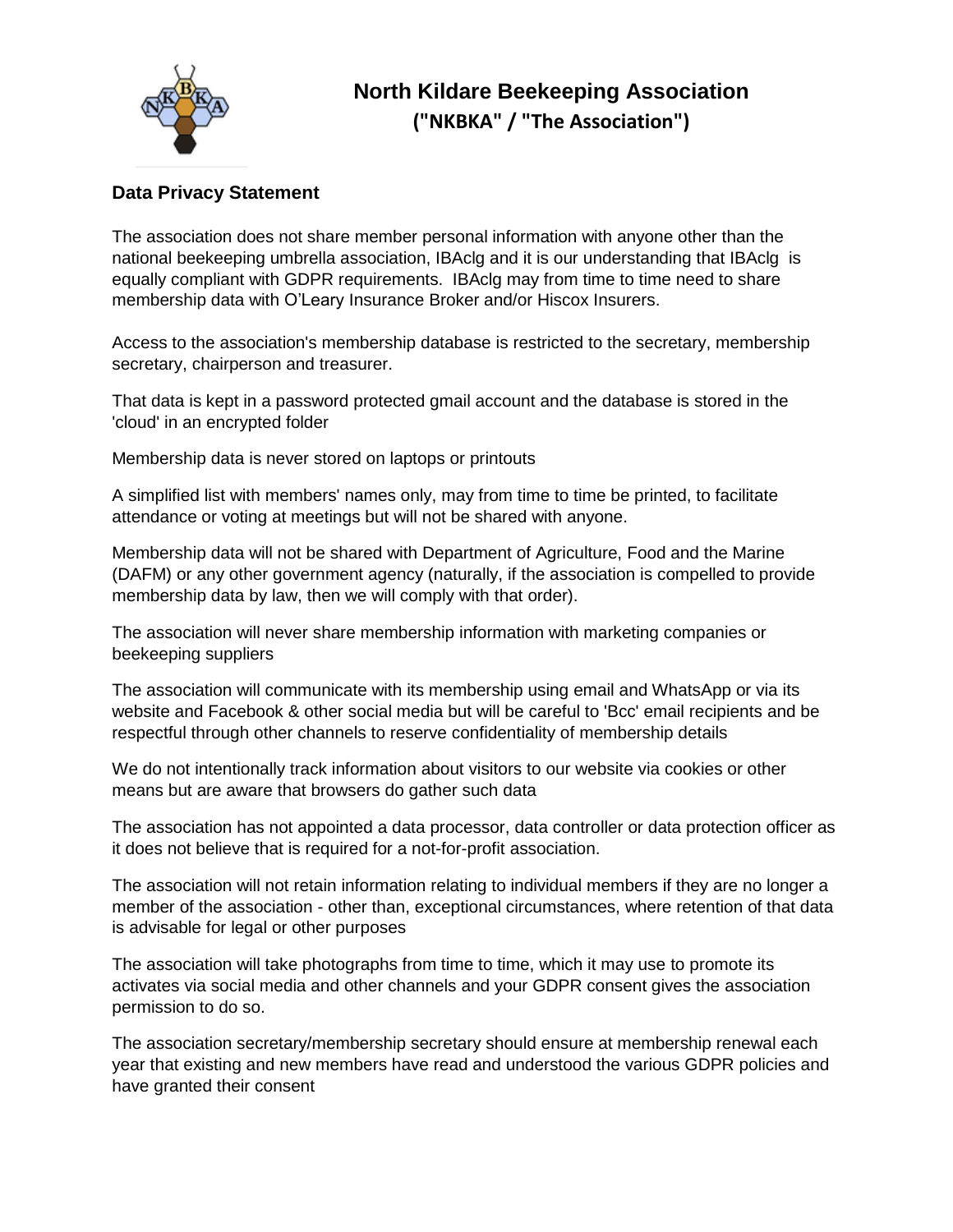

## **Data Breach Policy**

The association will follow the following guidance in the unlikely occurrence of a data breach…

#### **Data breaches and the GDPR**

A data breach is any situation where an outside entity gains access to user data without the permission of the individual. Data breaches often involve the malicious use of data against users.

If a data breach should occur, the GDPR specifies that organizations must provide adequate notification. The affected organization has 72 hours to notify the appropriate data protection agency and must inform affected individuals "without undue delay."

Responsibility for Data Protection lies with the Secretary and/or Membership Secretary

The NKBKA Committee will meet ASAP after any reported data breach.

#### **Cookie Policy**

What Are Cookies?

Cookies are small text files containing small amounts of information, which are downloaded to your device when you visit a website. Cookies are then sent back to that website on each of your subsequent visits

Our association has no capability or intention to utilize cookies but is aware that browsers do capture such visitor information.

If you want to:

- 1. prevent your browser from accepting new cookies;
- 2. remove cookies; or
- 3. disable cookies,

the help menu in the menu bar of most browsers will explain how to do this.

#### **Reviewing and evaluating the policy**

The committee will review this policy regularly but at least annually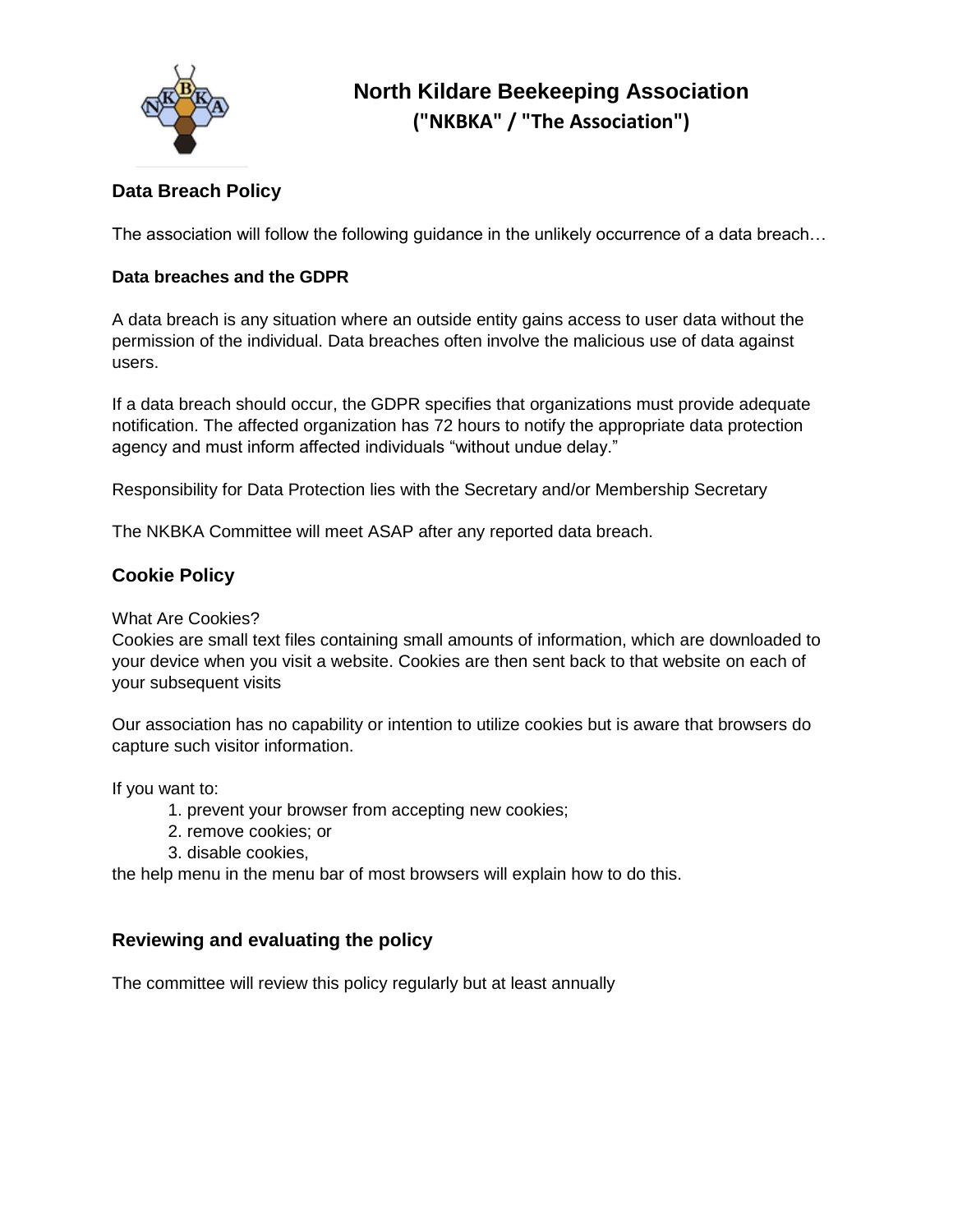

## **North Kildare Beekeeping Association**

**("NKBKA" / "The Association")**

| I wish to apply for membership of the above association                                                                                   |  |  |  |
|-------------------------------------------------------------------------------------------------------------------------------------------|--|--|--|
| Date                                                                                                                                      |  |  |  |
| Signed<br><u> 1980 - Johann Barn, mars an t-Amerikaansk politiker (* 1908)</u>                                                            |  |  |  |
| Full member<br>$\begin{bmatrix} 1 & 1 \end{bmatrix}$<br>€35<br>This includes membership of IBAclg and insurance for beekeeping activities |  |  |  |
| Name & contact details [BLOCK LETTERS]                                                                                                    |  |  |  |
| Name                                                                                                                                      |  |  |  |
| Phone                                                                                                                                     |  |  |  |
| eMail                                                                                                                                     |  |  |  |
| <b>Address</b>                                                                                                                            |  |  |  |
|                                                                                                                                           |  |  |  |
|                                                                                                                                           |  |  |  |
| <b>EIRCODE</b>                                                                                                                            |  |  |  |

#### **GDPR Consent**

I confirm that I have read the Association's Data Protection Policy , which can be accessed on our website [\(www.NKBKA.com\)](http://www.nkbka.com/) and give consent for my details to be stored in accordance with GDPR legislation. I also give permission to the NKBKA to forward my details to the IBAclg for insurance and membership purposes. I confirm that I am over 18 years of age.\*\*

Signed \_\_\_\_\_\_\_\_\_\_\_\_\_\_\_\_\_\_\_\_\_\_\_\_\_\_\_\_\_\_\_\_\_\_\_\_\_\_\_\_\_\_\_\_

Date

\*\* If under 18 years of age please have this membership form countersigned by a parent or guardian